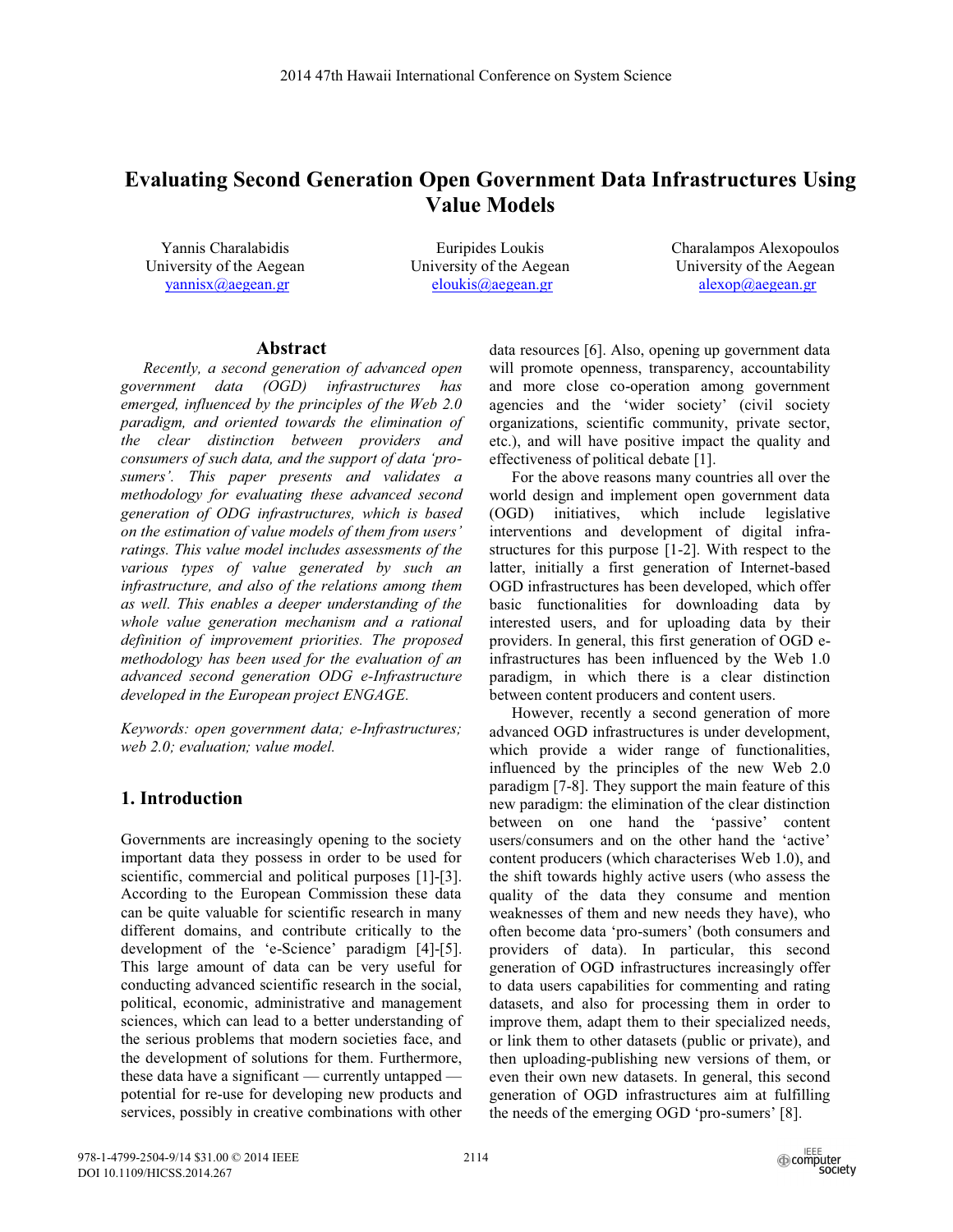The big investments made by governments of many countries for the development of OGD infrastructures, makes it necessary to evaluate them systematic, in order to understand better and assess the various types of value they generate, and identify the required improvements for increasing this value. However, there has been quite limited activity in this direction. A recent study of the OECD on OGD initiatives [1] concludes that 'So far, little has been done to analyse and prove the impact and accrued value of these initiatives', and calls for action in this direction. It also states that an important barrier for this is the lack of a structured and comprehensive evaluation methodology. For filling this gap it proposes an analytical framework for assessing country-level OGD initiatives, which includes three main assessment dimensions: strategy and legalinstitutional framework, implementation framework, and value creation (social, political and economic). Also, in [9] is described an open data maturity model to be used for assessing the commitment and capabilities of particular government agencies in pursuing the principles of open data; it includes three evaluation domains (each of them being divided into several sub-domains consisting of several individual variables): establishment and legal perspective, technological perspective and citizen-enterpreneurial perspective. Therefore, though there are some first methodologies for evaluating OGD initiatives at the level of country and individual government agency (which include some high level technological aspects among others), there is not a methodology for evaluating OGD infrastructures, which is the most critical level for value creation from OGD.

So the main research question of this study is to develop a methodology for evaluating this second advanced generation of OGD infrastructures, which i) takes into account the main complexities of them, ii) allows assessing the multiple types of both data use related value (=capabilities concerning the download and use of such data) and also data provision related value (=capabilities concerning the provision of such data) they generate, and iii) enables identifying priorities for improvements (which is quite important, as this is a relatively new type of IS).

In this direction this paper describes and validates an evaluation methodology for these second generation OGD infrastructures, which adopts the 'value model' approach to IS evaluation proposed in [10-11]. According to this approach the evaluation of IS should include not only the assessment of various measures of generated value (as in the 'conventional' IS evaluation approaches), but also the relations among them as well, leading to the formation of a value model of the IS; this provides highly important advantages: it enables a deeper understanding of the whole IS value generation mechanism and also a rational definition of IS improvement priorities (see section 2 for more details on this approach).

In particular, the proposed methodology is based on the estimation of a three layers' value model of a second generation OGD infrastructure from users' ratings, following the value model structure proposed in [10-11]. Its first layer includes measures of the value associated with the quality of the data use and provision capabilities it offers. Its second layer includes measures of the value associated with the support it provides to users for achieving their data use related objectives and their data provision related objectives. Finally, its third layer includes measures of the value associated with users' future behavior with respect to the OGD infrastructure. For each of the above layers its particular value measures are selected taking into account previous relevant IS research (see section 2) and also the particular capabilities that this new generation of OGD infrastructures offers. Furthermore, our methodology includes the estimation and exploitation of not only all the above types of value generated by the OGD infrastructure, but also (going beyond the 'conventional' IS evaluation approaches) of the relations among them as well (neglected by the conventional approaches). This leads to the formation of a value model of the OGD infrastructure, which shows how capabilities value lead to the creation of objectives' achievement support value, and finally to the creation of users' future behaviour value. Also, this value models allows identifying the capabilities of the OGD infrastructure (at the first layer of the value model) that should take the highest improvement priority.

The proposed methodology has been used for the evaluation of an advanced second generation OGD e-Infrastructure developed in the European project ENGAGE (for more details see http://www. engagedata.eu/about/).

In the following section 2 the theoretical background of the proposed methodology is outlined. Then in section 3 the proposed methodology is described, while in section 4 the abovementioned application of it is presented. Finally in section 5 the conclusions are summarized and future research directions are proposed.

## **2. Theoretical Background**

For the development of our methodology we have taken into account approaches and frameworks developed from four relevant streams of previous IS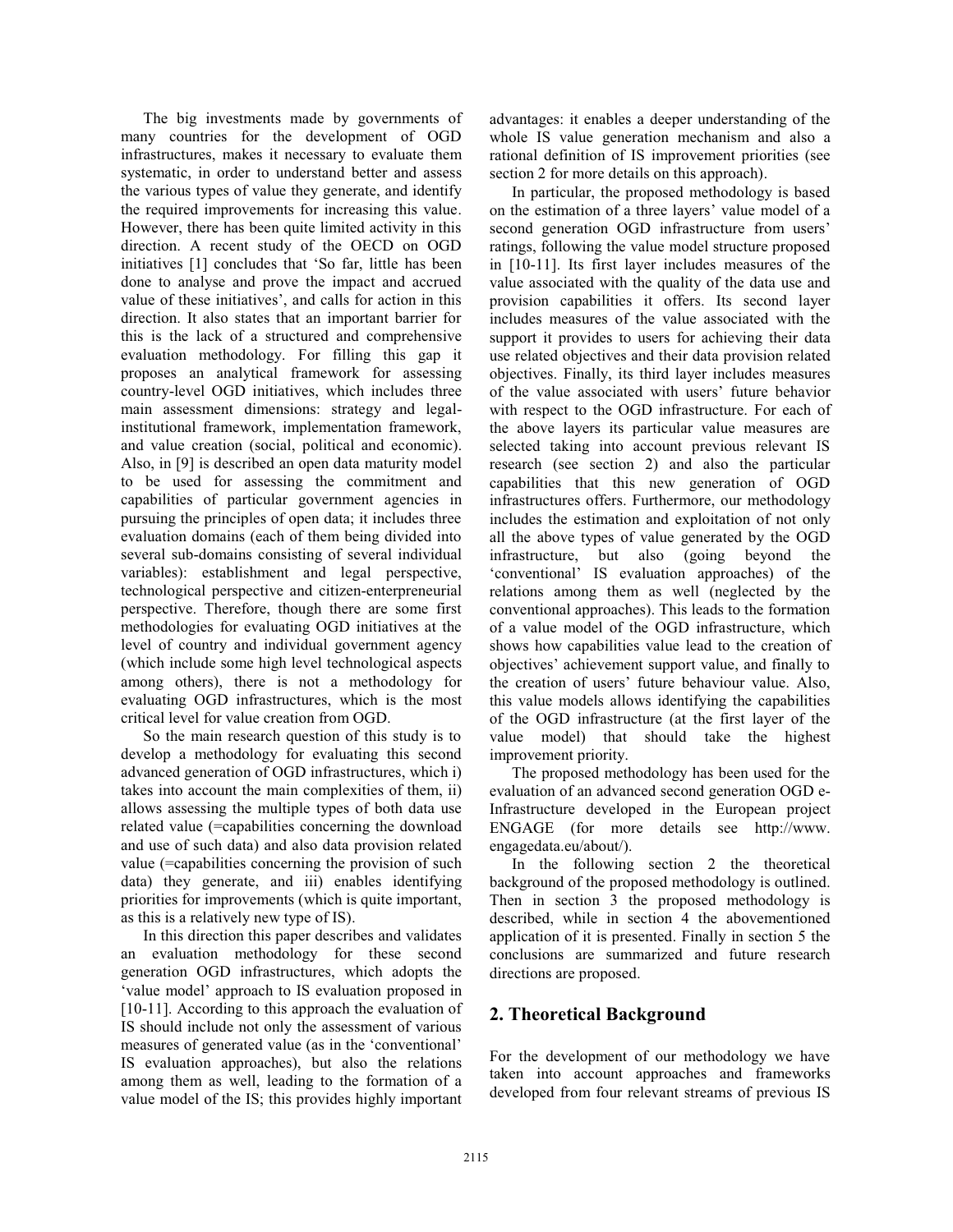research on: i) IS evaluation, ii) IS acceptance, iii) IS success and iv) e-services evaluation. A brief review of them is provided in this section.

Extensive research has been conducted on IS evaluation in the last twenty years  $[12] - [17]$ . Its main conclusion has been that IS evaluation is a difficult and complex task, since IS offer various types of benefits, both financial and non-financial, and also tangible and intangible ones, which differ among the different types of IS. Therefore each particular type of IS requires a different evaluation methodology, which takes into account its particular objectives and capabilities. [12] distinguishes between two basic directions of IS evaluation. The first one is 'efficiency-oriented', evaluating IS performance with respect to some predefined technical and functional specifications; it focuses on answering the question of whether the IS 'is doing things right'. The second direction is 'effectivenessoriented', evaluating to what extent the IS supports the execution of business-level tasks or the achievement of business-level objectives; it focuses on answering the question of whether the IS 'is doing the right things'. The conclusions of this research stream indicate that a comprehensive methodology for evaluating a particular type of IS should include evaluation of both its efficiency and its effectiveness, based on its particular objectives and capabilities.

Another central topic in IS research has been the identification of characteristics and factors of IS that affect the intention to use them and finally the extent of its actual usage. This research has lead to the development and extensive validation of the Technology Acceptance Model (TAM) and its subsequent extensions  $[18] - [22]$ . According to this model two characteristics of an IS, its perceived usefulness (= the degree to which users believe that using it will enhance their job performance) and its perceived ease of use (=the degree to which users believe that using it would require minimal effort), are the main determinants of individuals' intention to use it in the future and finally the actual use of it. The conclusions of this IS acceptance research stream indicate that a methodology for evaluating a particular type of IS should assess its ease of use, usefulness and users' intention to use it in the future.

Another research stream that can provide useful elements is the IS success research [23]-[25]. The most widely used IS success model has been developed by DeLone and McLean (1992). It proposes seven IS success measures, which are structured in three layers: 'information quality', 'system quality' and 'service quality' (at the first layer), which affect 'user satisfaction' and also the 'actual use' of the IS (at the second level); these two variables determine the 'individual impact' and the 'organizational impact' of the IS. In [25] is proposed a re-specification and extension of this model, which includes perceived usefulness instead of actual use. The conclusions of this research stream indicate that IS evaluation should adopt a layered approach based on the above interrelated IS success measures (information quality, system quality, service quality, user satisfaction, actual use, perceived usefulness, individual impact and organizational impact) and also on the relations among them.

The emergence of numerous Internet-based eservices (e.g. information portals, e-commerce, ebanking, e-government, etc.) lead to the development of specialised frameworks for evaluating them [26] – [30]; extensive reviews of this research are provided in [27] and [29]. These frameworks suggest useful eservices evaluation dimensions and measures. Most of them assess the quality of the capabilities that the e-service provides to its users (being oriented towards the abovementioned efficiency evaluation). Some others assess the support it provides to users for performing various tasks and achieving various objectives (being oriented towards the abovementioned efficiency evaluation). However, most of the above frameworks do not include advanced ways of processing the evaluation data collected from the users, in order to maximize the extraction of valuerelated knowledge from them. They include mainly simple calculations of average values of all evaluation measures and dimensions; the relations among the proposed evaluation dimensions and measures, which could form the basis for advanced multi-dimensional statistical analysis, are not exploited all for drawing more insights.

Only recently some research in this direction has been conducted. In [10-11] is proposed and verified a structured approach for assessing and improving eservices, which is based on the estimation of value models of them from users' ratings. Such a value model consists of a set of value measures, assessing different types of value generated by the evaluated eservice, and also the relations among them. These value measures are organized in three layers:

(a) Efficiency layer: it includes 'efficiency' measures, which assess the quality of the basic capabilities offered by the e-service to its users.

(b) Effectiveness layer: it includes 'effectiveness' measures, which assess to what extent the e-service assists the users for completing their tasks and achieving their objectives.

(c) Future behaviour layer: it includes measures assessing to what extent the e-service influences the future behaviour of its users (e.g. to what extent they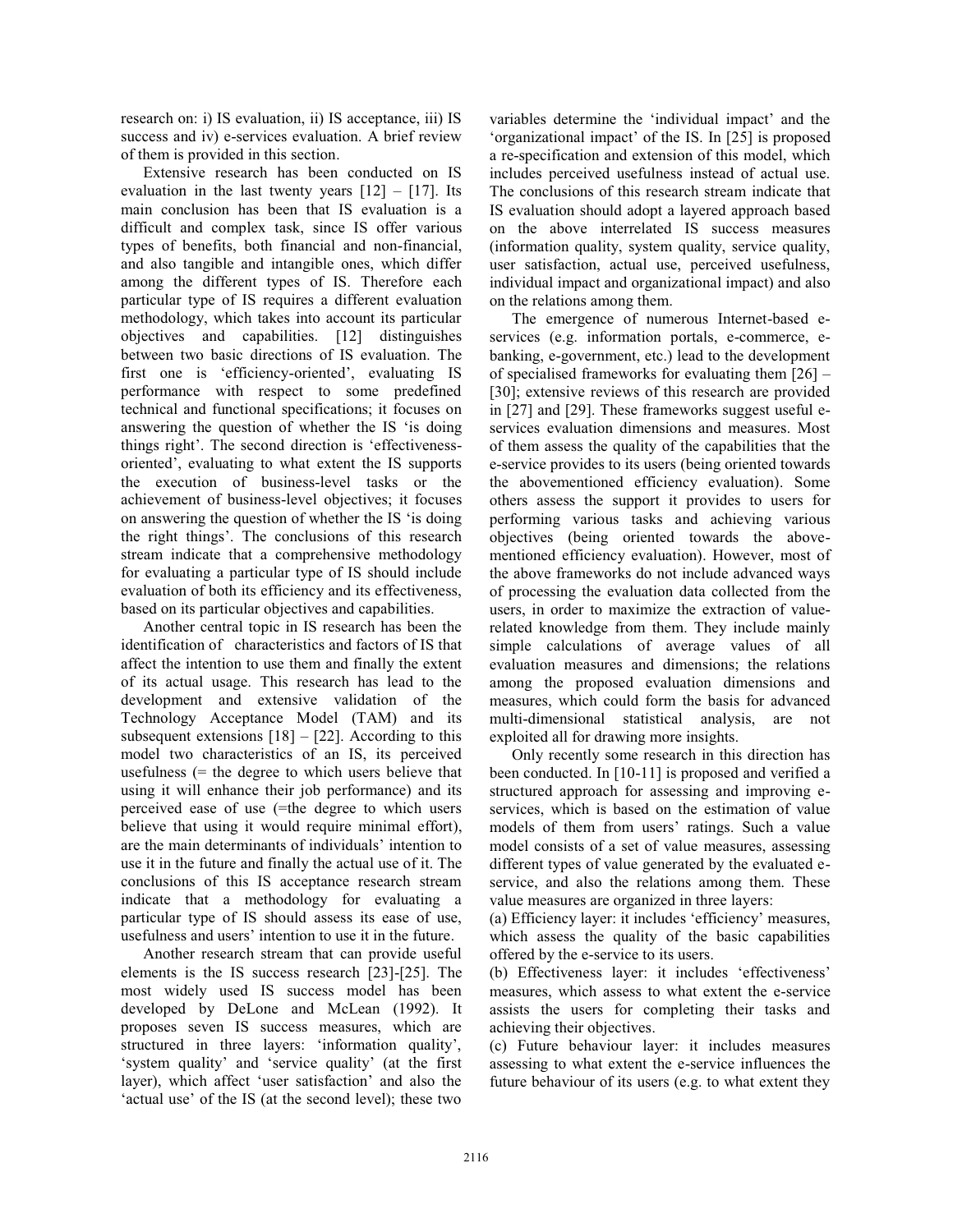intend to use the e-service again in the future, or recommend it to friends and colleagues).

The above value model shows how value generation starts through capabilities offered to the users, and then how this is transformed to support for completing users' tasks and achieving their objectives, and finally how this affects their future behaviour; in this sense a value model enables a better understanding of the whole mechanism of value generation by the e-service. Also, it enables a rational definition of priorities for improvements in the capabilities it offers to users (in the first layer of the model), by giving highest priority to the improvement of the capabilities receiving lower users' ratings and at the same time having higher impact on the measures of the higher levels value (i.e. on the ones of the second and third layer). Such an approach can be useful for the development of a comprehensive methodology for evaluating second generation OGD infrastructures, after appropriate adaptations: inclusion in the first layer of quality measures of the main capabilities offered by these advanced OGD infrastructures, and in the second layer of measures of the support they provide to their users for achieving their multiple objectives (associated with OGD 'pro-sumption' as mentioned in the Introduction).

## **3. An Evaluation Methodology**

A methodology for evaluating this advanced second generation of OGD infrastructures was developed based on one hand on the above three layers' value model approach [10-11], and on the other hand on:

i) The approaches and frameworks from previous relevant IS research outlined in the previous section, concerning: IS evaluation (including in the methodology both efficiency and effectiveness measures), IS acceptance (including measures of ease of use, usefulness and future intentions), IS success (adopting a layered evaluation approach, and including measures of both information and system quality, and also of user satisfaction and individual impact) and e-services evaluation (including measures of both the quality of the capabilities offered to the users, and the support provided to them for achieving their OGD related objectives).

ii) The results of the analysis of potential users' requirements conducted as part of the above ENGAGE project (which, as described in more detail in [7-8], include data search, provision and download capabilities, data processing capabilities, data upload capabilities, and also users – providers communication capabilities).

iii) The high level technological aspects proposed in the methodologies for country and government agency level OGD initiatives' evaluation proposed in [1] and [9] respectively (such as data completeness, quality, quantity, format and metadata, search capabilities, users-providers communication capabilities, users satisfaction, platform availability).

Our methodology includes the definition of a value model for these advanced second generation OGD infrastructures (section 3.1), and also an algorithm for estimating this value model based on users' evaluation ratings, adopting the approach proposed in [10-11] (section 3.2).

### **3.1. Value Model Definition**

The value model consists of the main dimensions of the value that these advanced second generation OGD infrastructures generate, and the relations among them, which are shown in Fig 1.

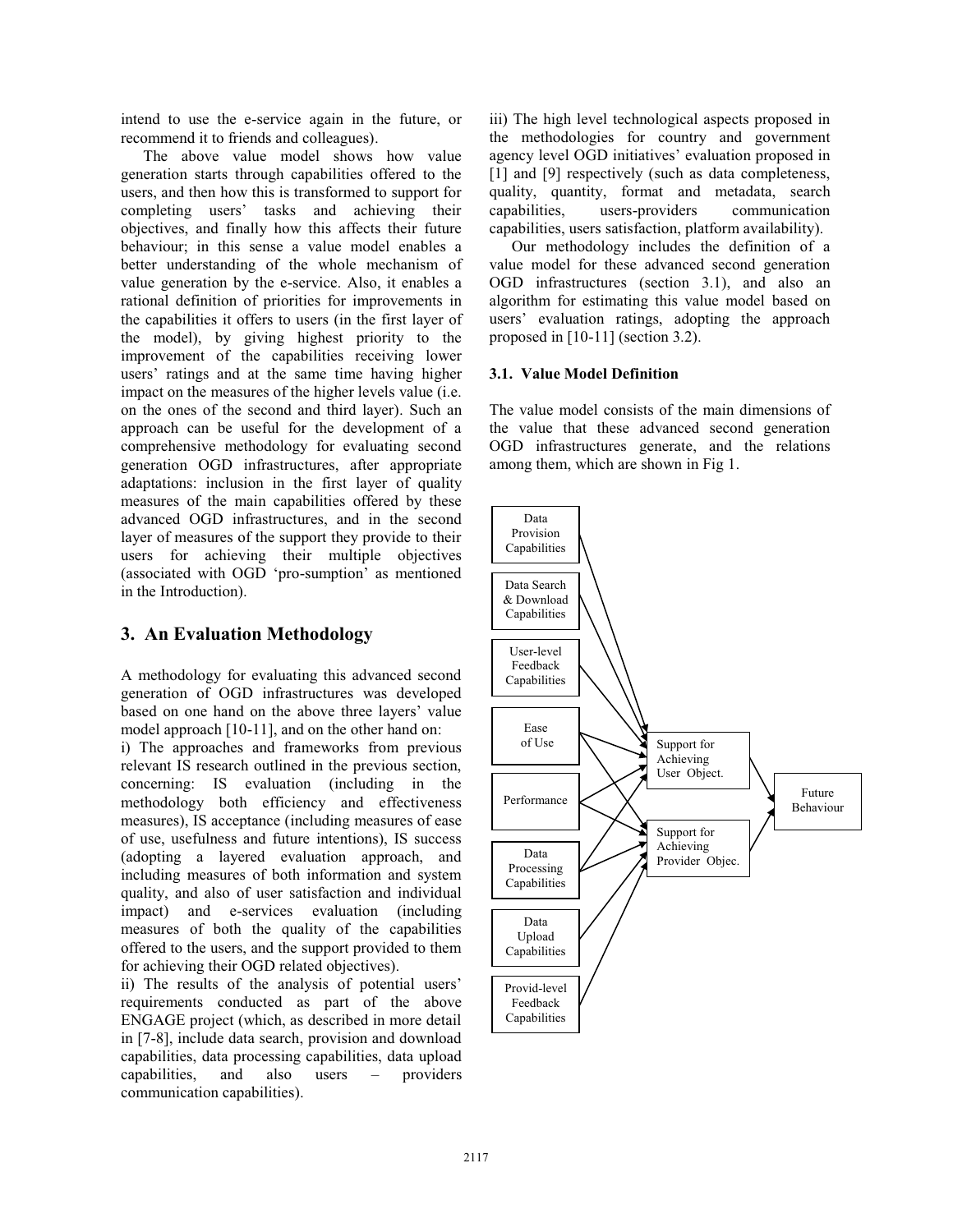Figure 1. Definition of value model of second generation OGD infrastructures (main value dimensions per layer and relations among them)

We remark that these value dimensions are organized in three value layers, adopting the structure proposed by [10-11], which correspond to efficiency (value associated with the capabilities it offers to the users), effectiveness (value associated with the support of users for achieving their user-level and provider-level objectives) and future behavior (value associated with users' future behavior) respectively.

The first efficiency layer includes eight value dimensions in total. Three of them concern the data user (consumer) level capabilities offered by the OGD infrastructure: data provision capabilities (based on the 'information quality' proposed by the the IS success model of DeLone and McLean [23- 24], and also on [1] and [7-9]), data search and download capabilities (based on [1] and [7-9]) and user-level feedback capabilities (also based on [1] and [7-9]). These value dimensions are expected to affect the 'support for achieving user-level objectives' value dimension of the second layer (we can see the corresponding relations in the value model of Fig.1). The next three value dimensions of the first layer are ease of use (based on the TAM [18]), performance (based on the 'system quality' proposed by the IS success model of DeLone and McLean [23-24]), and data processing capabilities for users (based on [7-8]). These value dimensions are expected to affect both the 'support for achieving user-level objectives' and the 'support for achieving provider-level objectives' value dimensions of the second layer (so we can see the corresponding relations of them with both these second layer value dimensions in Fig.1). The final two value dimensions of the first layer concern the provider-level capabilities offered by the OGD infrastructure: data upload capabilities (based on [7-8]) and providerlevel feedback capabilities (based on [1] and [7-9])). These two value dimensions are expected to affect the 'support for achieving provider-level objectives' value dimension of the second layer (we can see the corresponding relations in the value model of Fig.1). The second effectiveness layer includes the abovementioned two value dimensions concerning the support provided by the OGD infrastructure for achieving user-level and provider-level objectives respectively. Finally, the third layer includes one value dimension associated with users' future behavior (based on the the TAM [18]).

It should be noted that the value dimensions of the first efficiency layer are independent variables, which are under the direct control of the infrastructure developer, who can take direct actions

for improving them if necessary. In contrast, the value dimensions of the other two layers (effectiveness and future behavior ones) are not under the direct control of the infrastructure developer, and are dependent to some extent on the first level ones.

The above eleven value dimensions were further elaborated, and for each of them a number of individual value measures were defined (again based on the foundations i to iii mentioned in the beginning of this section). Each of these value measures was then converted to a question to be included in a questionnaire to be distributed to users of the infrastructure. All these questions have the form of statements, and the users are asked to enter the extent of their agreement or disagreement with them, answering the question: "To which extend do you agree with the following statements?". A five point Likert scale is used to measure agreement or disagreement with (i.e. positive or negative response to) such a statement (1=Strongly Disagree, 2= Disagree, 3=Neutral, 4=Agree, 5=Strongly Agree). In Table 1 we can see the questions that correspond to the value measures of each value dimension.

Table 1. Questions for Value Measures

| <b>Data Provision Capabilities (DPV)</b>    |                                                                                                                                                         |  |
|---------------------------------------------|---------------------------------------------------------------------------------------------------------------------------------------------------------|--|
| DPV1                                        | The platform provides a large number of<br>datasets                                                                                                     |  |
| DPV <sub>2</sub>                            | The platform provides datasets useful to me                                                                                                             |  |
| DPV <sub>3</sub>                            | The platform provides to me complete data<br>with all required fields and detail                                                                        |  |
| DPR4                                        | The platform provides accurate and reliable<br>data on which I can rely for my studies                                                                  |  |
| DPV <sub>5</sub>                            | There are datasets from many different<br>thematic areas (economy, health, education,<br>$etc.$ )                                                       |  |
| DPV <sub>6</sub>                            | There are datasets from many different<br>countries                                                                                                     |  |
| DPV7                                        | The platform provides sufficiently recent<br>data                                                                                                       |  |
| Data Search and Download Capabilities (DSD) |                                                                                                                                                         |  |
| DSD <sub>1</sub>                            | The platform provides strong dataset search<br>capabilities using different criteria.                                                                   |  |
| DSD <sub>2</sub>                            | The platform provides several different<br>categorizations of the available datasets,<br>which assists significantly in finding the<br>datasets I need. |  |
| DSD <sub>3</sub>                            | The platform enabled me to download<br>datasets easily and efficiently.                                                                                 |  |
| DSD <sub>4</sub>                            | The datasets are in appropriate file/data<br>formats that I can easily use.                                                                             |  |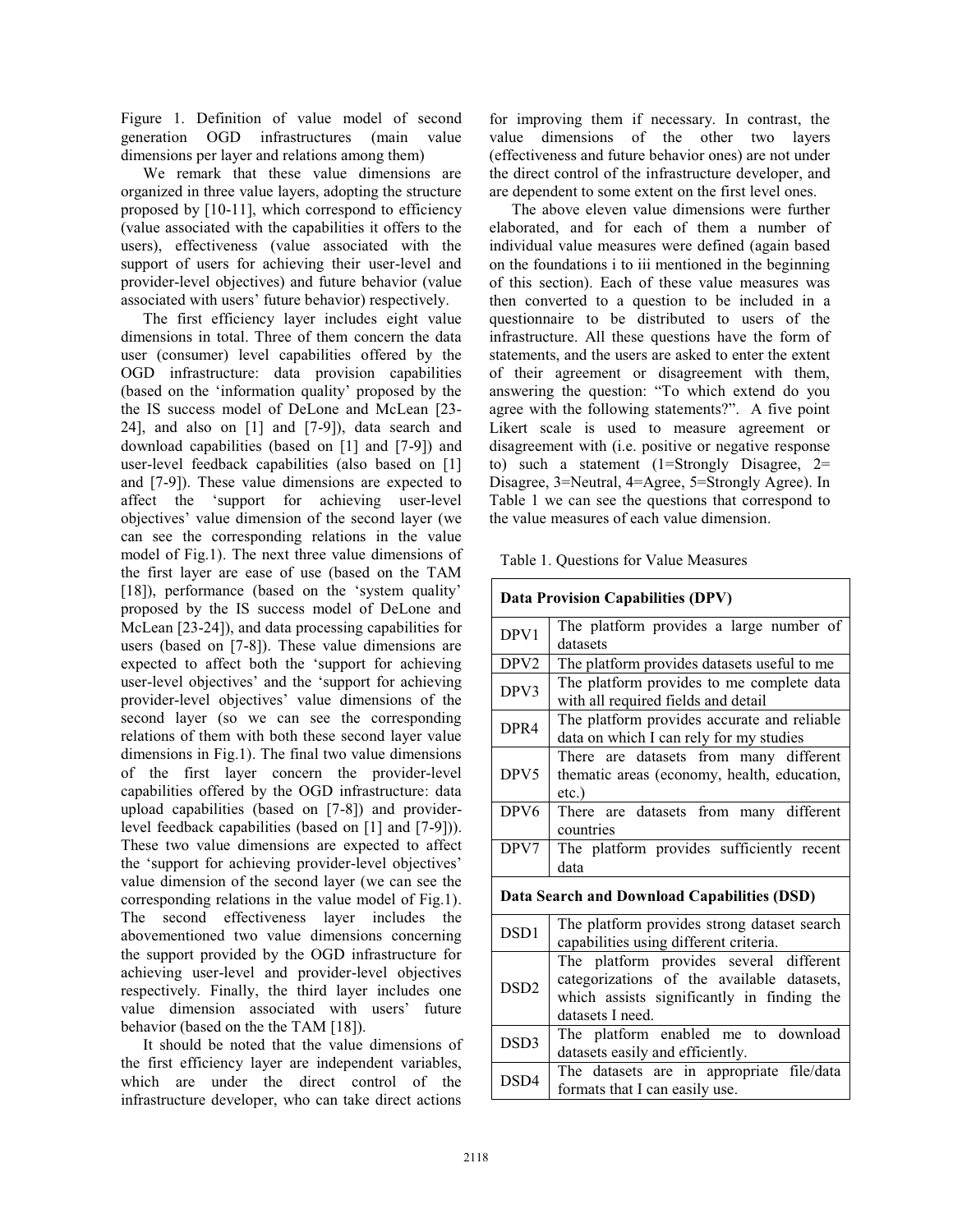| DSD <sub>5</sub>                          | The datasets have also appropriate and<br>sufficient metadata, which allowed me to<br>understand these data and also how and for<br>what purpose they were collected. |  |  |
|-------------------------------------------|-----------------------------------------------------------------------------------------------------------------------------------------------------------------------|--|--|
| DSD <sub>6</sub>                          | The platform provides strong API for<br>searching and downloading datasets (data<br>and metadata)                                                                     |  |  |
|                                           | <b>User-level Feedback Capabilities (UFB)</b>                                                                                                                         |  |  |
| UFB1                                      | The platform provides good capabilities for<br>giving feedback on the datasets I download,<br>e.g. for rating datasets, for entering textual<br>comments on them.     |  |  |
| UFB <sub>2</sub>                          | The platform provides good capabilities for<br>reading available feedback of other users of<br>datasets I am interested in, e.g. ratings,<br>comments.                |  |  |
|                                           | Ease of Use (EOU)                                                                                                                                                     |  |  |
| EOU1                                      | The platform provides a user friendly and<br>easy to use environment.                                                                                                 |  |  |
| EOU <sub>2</sub>                          | It was easy to learn how to use the platform.                                                                                                                         |  |  |
| EOU3                                      | The web pages look attractive.                                                                                                                                        |  |  |
| EOU4                                      | It is easy to perform the tasks I want in a<br>small number of steps.                                                                                                 |  |  |
| EOU <sub>5</sub>                          | The platform allows me to work in my own<br>language.                                                                                                                 |  |  |
| EOU <sub>6</sub>                          | The platform supports user account creation<br>in order to personalize views<br>and<br>information shown                                                              |  |  |
| EOU7                                      | The platform provides high quality of<br>documentation and online help.                                                                                               |  |  |
|                                           | <b>Performance (PER)</b>                                                                                                                                              |  |  |
| PER1                                      | The platform is always up and available<br>without any interruptions.                                                                                                 |  |  |
| PER <sub>2</sub>                          | Services and pages are loaded quickly.                                                                                                                                |  |  |
| PER3                                      | I did not realize any bugs while using the<br>platform.                                                                                                               |  |  |
| <b>Data Processing Capabilities (DPR)</b> |                                                                                                                                                                       |  |  |
| DPR1                                      | The platform provides good capabilities for<br>data enrichment (i.e. adding new elements -<br>fields)                                                                 |  |  |
| DPR <sub>2</sub>                          | The platform provides good capabilities for<br>data cleansing (i.e. detecting and correcting<br>ubiquities in a dataset)                                              |  |  |
| DPR3                                      | The platform provides good capabilities for<br>linking datasets.                                                                                                      |  |  |
| DPR4                                      | The platform provides good capabilities for<br>visualization of datasets                                                                                              |  |  |
|                                           | Data Upload Capabilities (DUP)                                                                                                                                        |  |  |

| DUP1             | The platform enabled me to upload datasets<br>easily and efficiently.                                                                                    |  |  |
|------------------|----------------------------------------------------------------------------------------------------------------------------------------------------------|--|--|
|                  |                                                                                                                                                          |  |  |
| DUP <sub>2</sub> | The platform enabled me to prepare and add<br>the metadata for the datasets I uploaded<br>easily and efficiently.                                        |  |  |
| DUP3             | The platform provides good capabilities for<br>the automated creation of metadata.                                                                       |  |  |
| DUP4             | The platform provides good capabilities for<br>converting datasets' initial metadata in the<br>metadata model of the platform easily and<br>efficiently. |  |  |
| DUP <sub>5</sub> | provides strong API<br>The platform<br>for<br>uploading datasets (data and metadata)                                                                     |  |  |
|                  | Provider-level Feedback Capabilities (PFB)                                                                                                               |  |  |
| PFB1             | The platform allows me to collect user<br>ratings and comments on the datasets I<br>publish.                                                             |  |  |
|                  |                                                                                                                                                          |  |  |
| (SUO)            | Support for Achieving User-level Objectives                                                                                                              |  |  |
| SUO1             | I think that using this platform enables me to<br>do better research/inquiry and accomplish it<br>more quickly                                           |  |  |
| SUO <sub>2</sub> | This platform allows drawing interesting<br>conclusions on past government activity                                                                      |  |  |
| SUO <sub>3</sub> | This platform allows creating successful<br>added-value electronic services                                                                              |  |  |
| (SPO)            | <b>Support for Achieving Provider-level Objectives</b>                                                                                                   |  |  |
| SPO <sub>1</sub> | The platform enables opening and widely<br>publishing datasets with low effort and cost.                                                                 |  |  |
|                  | <b>Future Behaviour (FBE)</b>                                                                                                                            |  |  |
| FBE1             | I would like to use this platform again.                                                                                                                 |  |  |

The above value model can be adapted based on the capabilities offered by the particular second generation OGD infrastructure under evaluation (e.g. additional value dimensions can be added corresponding to additional capabilities it might offer). Furthermore, the above approach can be used for the evaluation of first generation OGD infrastructures as well, which are characterised by clear distinction between data providers and data users, by defining and estimating one value model for the former and one value model for the latter.

#### **3.2. Value Model Estimation Algorithm**

The users' evaluation data collected through the above questionnaire will be processed, in order to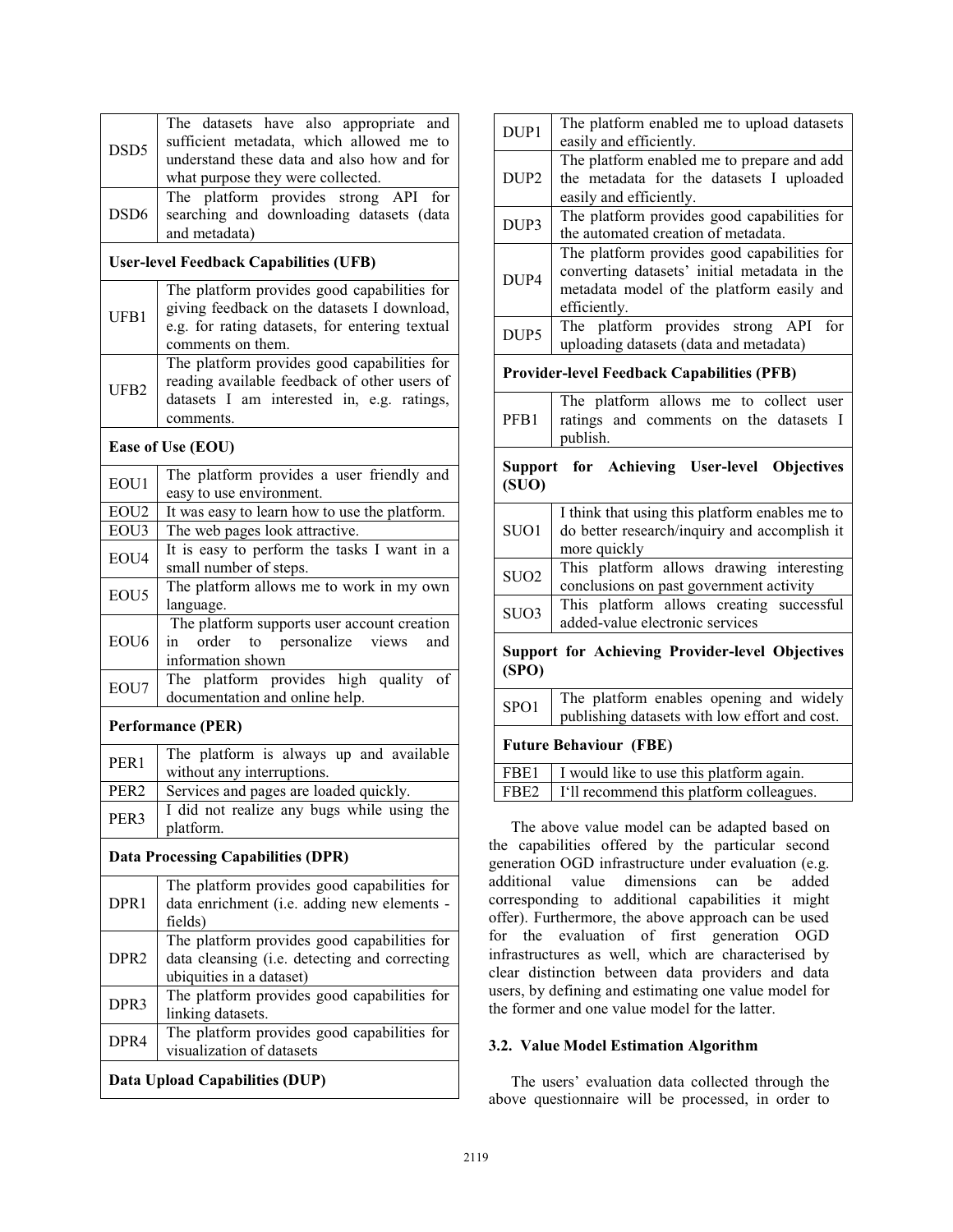estimate the value model of the OGD infrastructure and identify improvement priorities, using the algorithm described in this section. It consists of seven steps, which are shown n Figure 2:



Figure 2. Value Model Estimation Algorithm

1. Initially for each value dimension we examine the internal consistency of its value measures by calculating the Cronbach Alpha of the variables corresponding to its value measures [31]. This coefficient quantifies to what extent a set of variables measure different aspects of the same single unidimensional construct, and is calculated as:

Alpha = 
$$
(k/(k-1)) * [1 - (s^2)/s^2_{sum}]
$$

where the  $s^2$ <sub>i</sub> (i = 1, 2, ..., k) denote the variances of the k individual variables, while the  $s^2_{sum}$  denotes the variance of the sum of these variables. A widely accepted and used practical 'rule of thumb' is that values of Cronbach Alpha exceeding 0.7 indicate 'acceptable' levels of internal consistency of the variables [31]. Therefore if for a value dimension its

calculated value of Cronbach Alpha exceeds 0.7, we can conclude that all its measures have acceptable internal consistency; if this does not happen, we can conclude that some of the measures are not sufficiently related to this value dimension (they can be detected if for each of the individual variables is calculated the Cronbach Alpha without it, which is a standard calculation offered by all statistical packages), so they must be removed and not taken into account, or probably that this dimension should be split into two or more sub-dimensions.

2. For each value dimension an aggregate variable is calculated as the average of its individual measures' variables.

3. Average ratings are calculated for all value measures and dimensions (using for the latter the aggregate variables calculated in the previous step); this allows us to identify 'strengths' and 'weaknesses' of the OGD infrastructure.

4. For each aggregate variable – value dimension of the second and third layer, we estimate a regression having it as dependent variable, and having as independent variables all the aggregate variablesvalue dimensions of the previous layers, in order to estimate to what extent this value dimension is affected by value dimensions of previous layers; this is quantified by the  $R^2$  coefficient of the regression [32]. If we find that all value dimensions of the second and third layer are affected to a large extent by the value dimensions of the previous layers (e.g. having  $R^2 > 0.50$ ), then we can conclude that this value model is characterized by coherence among its layers, so we can proceed to the following stages. On the contrary, if some value dimensions of the second or third layer are affected only to a small extent by the value dimensions of the previous layers, this indicates that some important value dimensions have been omitted in the previous layers, so we have to redefine the value model of the OGD infrastructure.

5. For each value dimension of the first level we calculate its impact on the higher level value dimensions (of the second and the third layers) (using again the aggregate variables calculated in step 2). For this purpose we can use the corresponding standardised coefficients of the regressions of the above step 4. However, according to econometric literature [32], if there are high levels of correlation between the independent variables of a regression, then the estimated regression coefficients are not reliable measures of the impacts of the independent variables on the dependent variable (multicollinearity problem). For this reason we decided to use correlations instead; so as measure of the impact of a first layer value dimension on a higher layer value dimension has been used the correlation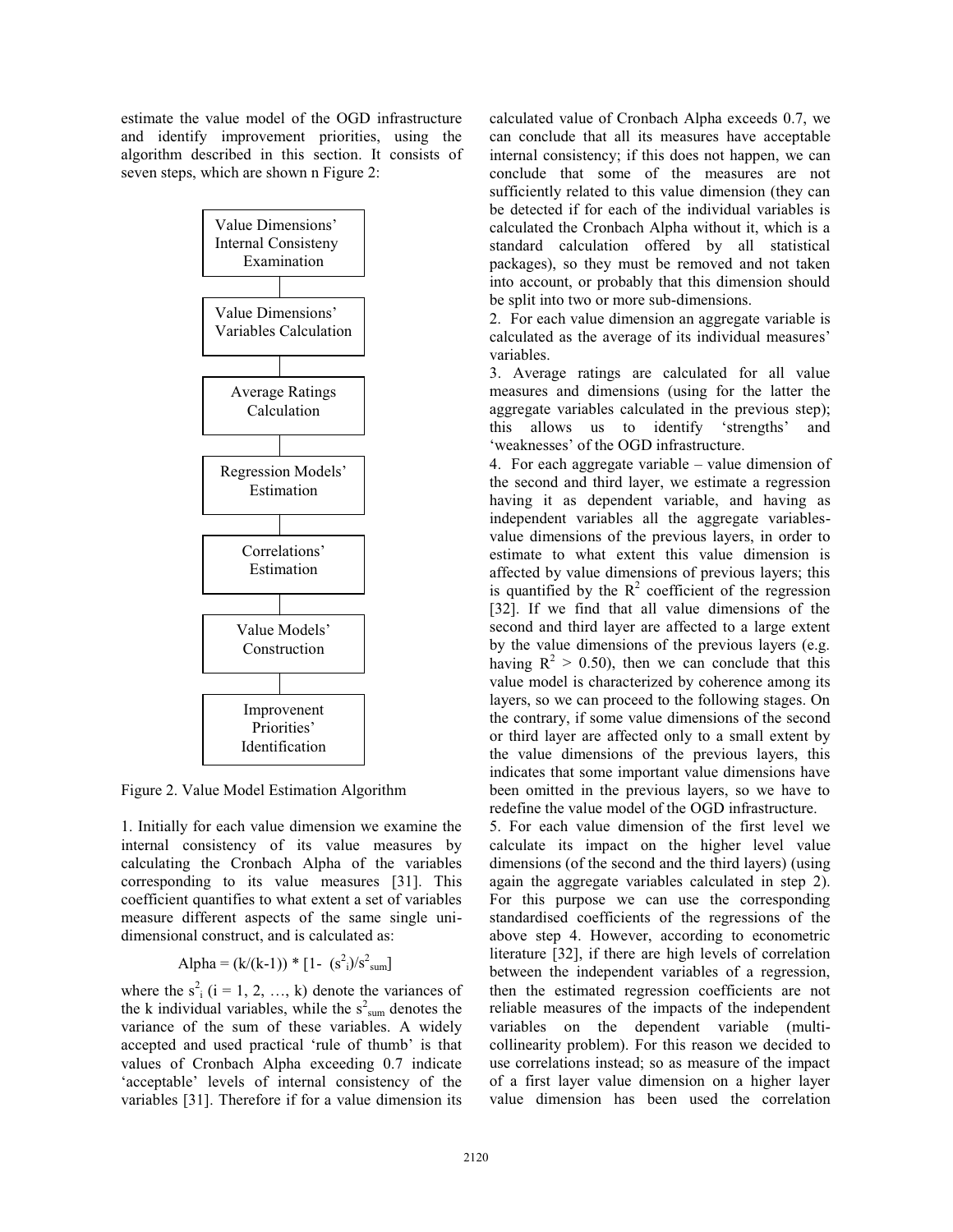coefficient between them. Furthermore we calculated the correlations of all first level value measures with all second and third layers' value dimensions and measure, as measures of their impact on higher level value generation.

6. By combining the average ratings calculated in step 2 with the correlations calculated in step 3 we can construct one value model of the OGD infrastructure at the level of value dimensions, and also a more detailed one at the level of value measures. These models enable a deeper understanding of the value generation mechanism of the OGD infrastructure.

7. Finally the value dimensions and the value measures of the first layer, which are the only 'independent variables' within the control of the OGD infrastructure developer, are classified, based on their average ratings by users and their impacts on the value dimensions of the second and the third level, into four groups: low rating – high impact, low rating – low impact, high rating – high impact and high rating – low impact. The highest priority should be given to the improvement of the value dimensions and individual value measures of the first group, which receive low ratings and at the same time have a high impact on the generation of higher level value; so it is on them that we should focus our scarce human and financial resources.

## **4. Application**

The proposed methodology has been applied for the evaluation of the first version of an advanced second generation OGD infrastructure developed in the abovementioned ENGAGE project. The evaluation questionnaire shown in Table 1 was initially tested by three colleagues highly experienced in quantitative research in the IS domain, who found it clear and understandable, and did not report any important problems. Then 42 postgraduate students of the University of the Aegean (Greece) and the Delft University of Technology (The Netherlands) (both partners of the above project) in the IS domain were trained in the capabilities of this OGD infrastructure (in a two hours session), and then used it for implementing a representative scenario, which included both data user and data provider tasks (in an one hour session). Immediately after the end of these tasks they all filled the questionnaire in paper form. We believe that since all these postgraduate students had some experience in quantitative IS research, they are satisfactory sources of information concerning various aspects of value of this OGD infrastructure.

Initially for each value dimension the Cronbach Alpha coefficient of the variables corresponding to its value measures was calculated (step 1), using the formula given in the previous section, and the results are shown in Table 2. We remark that for all value dimensions the Cronbach Alpha coefficient exceeds the minimum acceptable level of 0.7 [31]. This indicates that for all our value dimensions their value measures are sufficiently consistent, measuring different aspects of the same uni-dimensional construct. This allowed us to proceed to the calculation for each value dimension of an aggregate variable, which is equal to the average of the individual variables of its measures (step 2).

Table 2. Cronbach Alpha of Value Dimensions

| Value Dimension                            | Alpha |
|--------------------------------------------|-------|
| Data Provision Capabilities (DPV)          | 0.834 |
| Data Search and Download Capabilities      | 0.805 |
| (DSD)                                      |       |
| User-level Feedback Capabilities (UFB)     | 0.770 |
| Ease of Use (EOU)                          | 0.716 |
| Performance (PER)                          | 0.719 |
| Data Processing Capabilities (DPR)         | 0.811 |
| Data Upload Capabilities (DUP)             | 0.858 |
| Provider-level Feedback Capabilities (PFB) |       |
| Support for Achieving User-level           | 0.843 |
| Objectives (SUO)                           |       |
| Provider-level<br>Support for Achieving    |       |
| Objectives (SPO)                           |       |
| Future Behaviour (FBE)                     | 0.876 |

Next for all value measures and dimensions the average ratings over all respondent students were calculated (step 3), and the results are shown in the second column of Table 3 (results for value dimensions are shown in bold). We remark that according to the respondents the strongest points of this OGD are the provider-level feedback capabilities (for collecting ratings and comments on the datasets they publish from their users), its ease-of use, and its data processing capabilities, all perceived between moderate and good (average ratings 3.44, 3.35 and 3.27 respectively). Its weakest point is its performance (with respect to its availability, response time and bugs), which is perceived as problematic (average rating 2.15). The remaining four first layer value dimensions (i.e. data provision, data search and download, capabilities for user-level feedback, and data upload) are regarded as moderate (average ratings 3.03, 3.03, 2.97 and 2.93 respectively).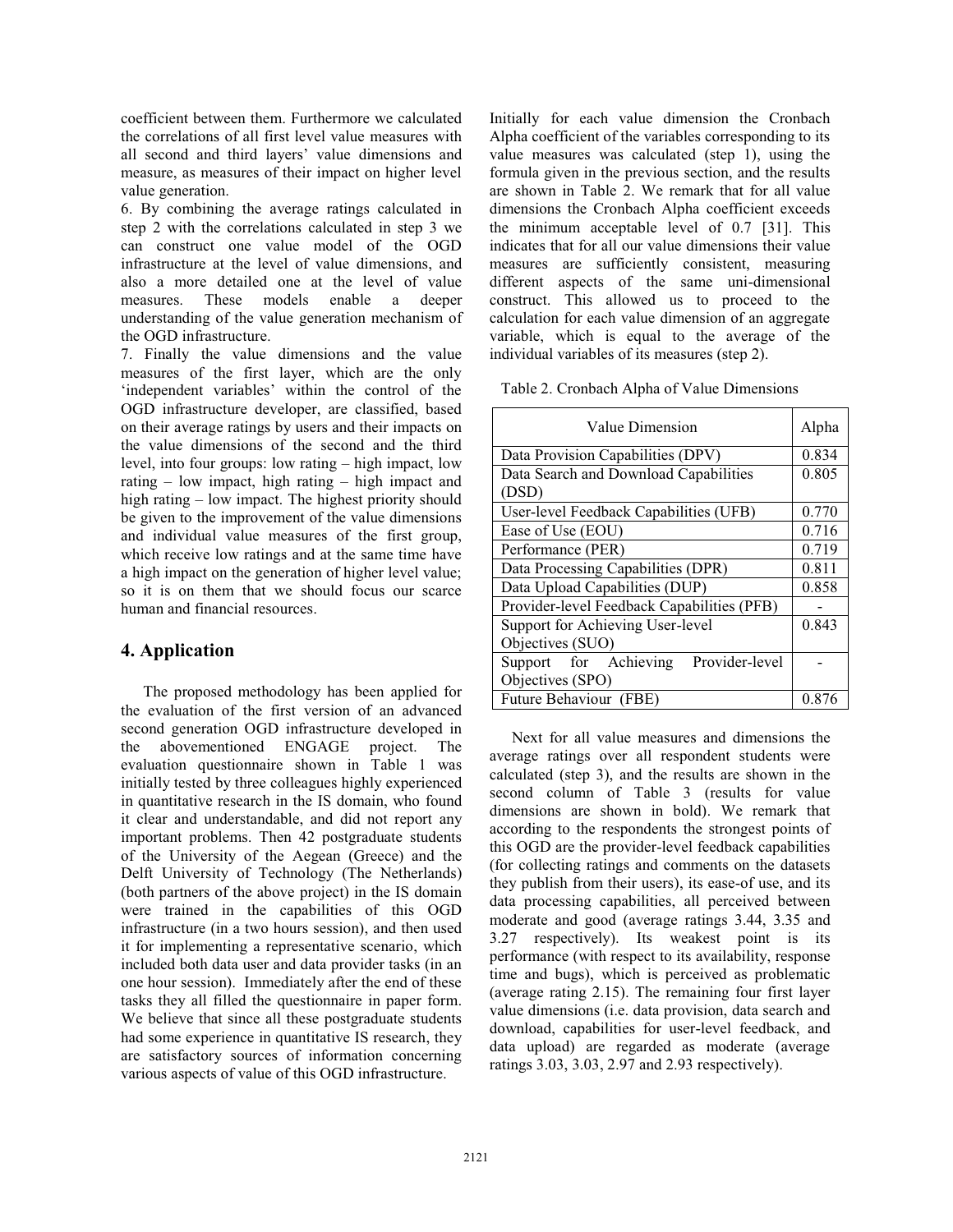| Measure/                                   | Average           | Correl           | Correl           | Correl                   | Average |
|--------------------------------------------|-------------------|------------------|------------------|--------------------------|---------|
| Dimension                                  | ratings           | <b>SUO</b>       | <b>SPO</b>       | FBE                      | Correl. |
| <b>DPV</b>                                 | 3.03              | 0.639            | $\bf{0}$         | 0.511                    | 0.383   |
| DPV1                                       | 2.68              | 0.502            | $\boldsymbol{0}$ | 0.378                    | 0.293   |
| DPV2                                       | 3.00              | 0.537            | $\boldsymbol{0}$ | 0.426                    | 0.321   |
| DPV3                                       | 2.51              | 0.593            | $\boldsymbol{0}$ | 0.606                    | 0.400   |
| DPR4                                       | 3.02              | 0.544            | $\mathbf{0}$     | 0.375                    | 0.306   |
| DPV5                                       | 3.71              | 0.329            | $\mathbf{0}$     | 0.159                    | 0.163   |
| DPV6                                       | 3.37              | 0.148            | $\boldsymbol{0}$ | 0.226                    | 0.125   |
| DPV7                                       | 2.95              | 0.574            | $\mathbf{0}$     | 0.418                    | 0.331   |
| <b>DSD</b>                                 | 3.03              | 0.760            | $\bf{0}$         | 0.747                    | 0.502   |
| DSD1                                       | 2.68              | 0.516            | $\boldsymbol{0}$ | 0.520                    | 0.345   |
| DSD <sub>2</sub>                           | 3.24              | 0.422            | $\boldsymbol{0}$ | 0.386                    | 0.269   |
| DSD3                                       | 3.24              | 0.598            | $\boldsymbol{0}$ | 0.662                    | 0.420   |
| DSD4                                       | 3.10              | 0.576            | $\boldsymbol{0}$ | 0.603                    | 0.393   |
| DSD <sub>5</sub>                           | 2.90              | 0.589            | $\boldsymbol{0}$ | 0.549                    | 0.379   |
| DSD <sub>6</sub>                           | 3.05              | 0.515            | $\boldsymbol{0}$ | 0.425                    | 0.313   |
| <b>UFB</b>                                 | 2.97              | 0.651            | $\bf{0}$         | 0.410                    | 0.354   |
| UFB1                                       | 2.90              | 0.622            | 0                | 0.284                    | 0.302   |
| UFB <sub>2</sub>                           | 3.05              | 0.624            | $\boldsymbol{0}$ | 0.442                    | 0.355   |
| <b>EOU</b>                                 | 3.35              | 0.730            | 0.479            | 0.448                    | 0.552   |
| EOU1                                       | 3.39              | 0.684            | 0.362            | 0.430                    | 0.492   |
| EOU <sub>2</sub>                           | 3.80              | 0.539            | 0.359            | 0.295                    | 0.398   |
| EOU3                                       | 3.00              | 0.515            | 0.311            | 0.378                    | 0.401   |
| EOU4                                       | 3.39              | 0.487            | 0.213            | 0.293                    | 0.331   |
| EOU <sub>5</sub>                           | 3.61              | 0.193            | 0.190            | 0.196                    | 0.193   |
| EOU <sub>6</sub>                           | 3.44              | 0.220            | 0.318            | 0.213                    | 0.250   |
| EOU7                                       | 2.83              | 0.634            | 0.356            | 0.592                    | 0.527   |
| <b>PER</b>                                 | 2.15              | 0.379            | 0.135            | 0.377                    | 0.297   |
| PER1                                       | $\overline{2.10}$ | 0.363            | 0.113            | 0.371                    | 0.282   |
| PER <sub>2</sub>                           | 2.15              | 0.310            | 0.185            | 0.328                    | 0.274   |
| PER3                                       | $\overline{2.20}$ | 0.278            | 0.126            | 0.209                    | 0.204   |
| <b>DPR</b>                                 | 3.27              | 0.735            | 0.632            | 0.640                    | 0.669   |
| DPR1                                       | 3.29              | 0.483            | 0.395            | 0.460                    | 0.446   |
| DPR <sub>2</sub>                           | 3.26              | 0.644            | 0.593            | 0.581                    | 0.606   |
| DPR3                                       | 3.17              | 0.599            | 0.488            | 0.652                    | 0.580   |
| DPR4                                       | 3.41              | 0.619            | 0.527            | 0.354                    | 0.500   |
| <b>DUP</b>                                 | 2.93              | 0                | 0.680            | 0.543                    | 0.408   |
| $\overline{D} \overline{U}$ P <sub>1</sub> | 2.92              | $\boldsymbol{0}$ | 0.566            | 0.433                    | 0.333   |
| DUP <sub>2</sub>                           | 3.00              | $\boldsymbol{0}$ | 0.573            | 0.380                    | 0.318   |
| DUP3                                       | 2.89              | 0                | 0.445            | 0.210                    | 0.218   |
| DUP4                                       | 2.79              | 0                | 0.562            | 0.538                    | 0.367   |
| DUP <sub>5</sub>                           | 3.08              | $\mathbf{0}$     | 0.544            | 0.515                    | 0.353   |
| PFB                                        | 3.44              | $\bf{0}$         | 0.307            | 0.291                    | 0.199   |
| <b>SUO</b>                                 | 3.17              |                  | $\bf{0}$         | 0.624                    |         |
| SUO1                                       | 3.27              | -                | 0                | 0.513                    |         |
| SUO <sub>2</sub>                           | 3.17              |                  | 0                | 0.570                    |         |
| SUO3                                       | 3.07              |                  | 0                | 0.548                    |         |
| <b>SPO</b>                                 | 3.12              | 0                |                  | 0.489                    |         |
| FBE                                        | 3.19              | 0.624            | 0.489            | $\overline{\phantom{0}}$ |         |

Table 3. Average ratings of value dimensions and measures, and correlations with  $2<sup>nd</sup>$  and  $3<sup>rd</sup>$  layer value dimensions

| 3.24 | $0.472 \pm 0.383$ |   |  |
|------|-------------------|---|--|
| 3.15 | $0.702 \pm 0.540$ | - |  |

Then we examined to what extent the value dimensions of the second and third layer are affected by the ones of the first layer (step 4). For this purpose initially we estimated two regression models having as dependent variables the two value dimensions of the second layer SUO and SPO, and as independent variables the eight value dimensions of the first layer. Also, we estimated one regression model having as dependent variable the value dimension of the third layer FBE and as independent variables the two value dimensions of the second layer, and finally another similar regression model having as additional independent variables the eight value dimensions of the first layer. In Table 4 are shown the  $R^2$ coefficients of these regression models.

Table 4.  $R^2$  coefficients of second and third layer value dimensions' regression models

| <b>Regression Models</b>        | $R^2$ |
|---------------------------------|-------|
| SUO model (8 indep. variables)  | 0.776 |
| SPO model (8 indep. variables)  | 0.599 |
| FBE model (2 indep. variables)  | 0.412 |
| FBE model (10 indep. variables) | 0.647 |

We can see that the  $R^2$  coefficients of the first two SUO and SPO models are 0.776 and 0.599 respectively, indicating that both second layer value dimensions are affected to a large extent by the ones of the first layer. On the contrary the  $R^2$  coefficient of third FBE model has the much lower value 0.412, indicating that the third layer value dimension is affected to a smaller extent by the ones of the second layer. However, the last FBE model has a much higher  $R^2$  coefficient 0.647, which indicates that the first and second layer value dimensions affect to a large extent the one of the third layer; therefore the first layer value dimensions affect users' future behavior not only through the value dimensions of the second layer, but also directly as well. From the above results we can conclude that this value model is characterized by high coherence among its layers.

Finally, we calculated the correlations of the first layer value dimensions and their value measures with the value dimensions of the second and third layer (step 5), and the results are shown in the third, fourth and fifth column of Table 3; for each first level entity – value dimension or measure - we can see its correlations with the second and third level dimensions it affects according to the value model definition shown in Figure 1 - e.g. for the DPV we can see its correlations with the SUO and the FBE –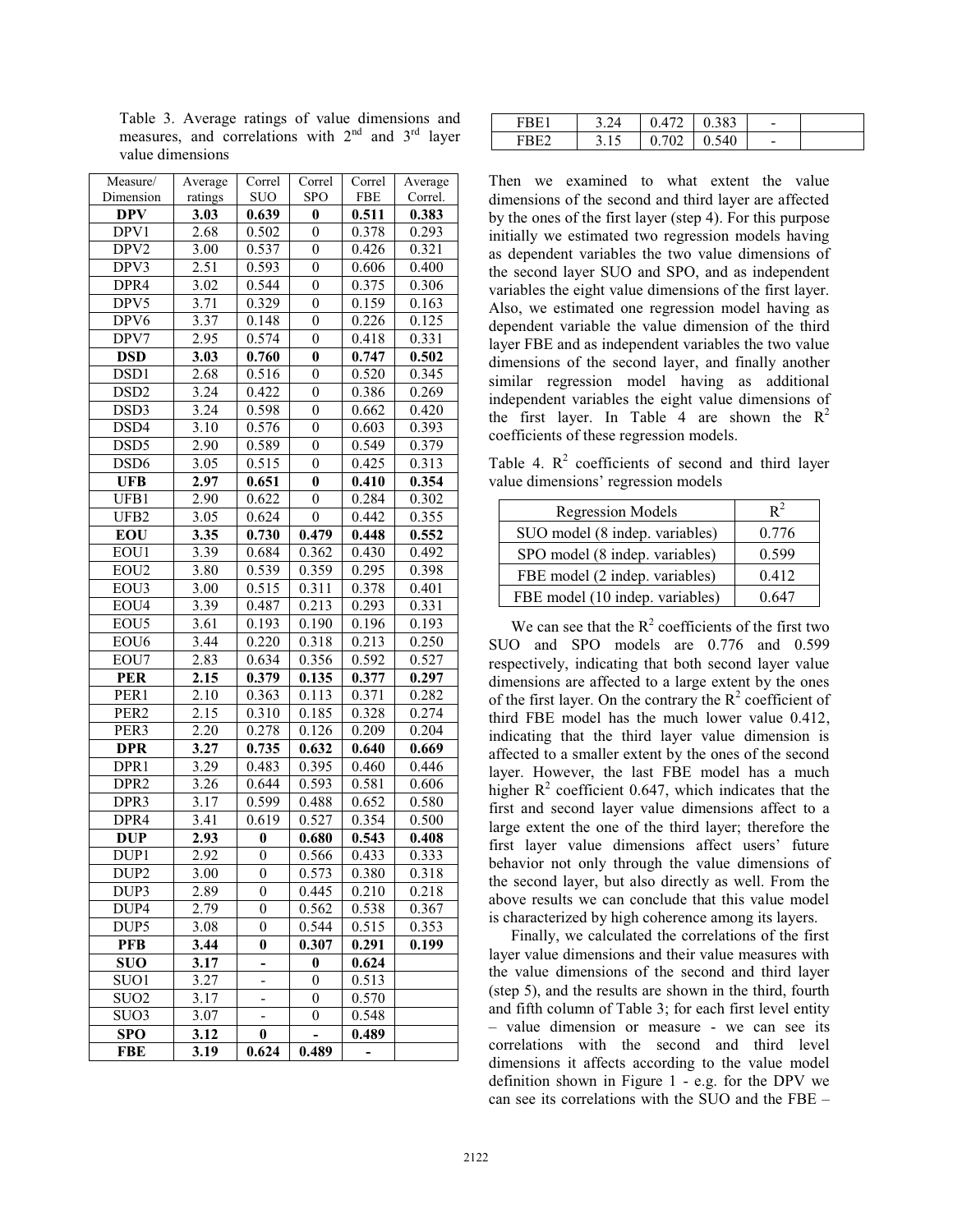and 0s in the other cells. In the sixth column we can see for the first level value dimensions and measures the average of their correlations with SUO, SPO and FBE, as an indicator of its overall impact on higher level value generation. We remark that with respect to the support of user-level objectives by the OGD infrastructure, the data search and download capabilities, the data processing capabilities and the ease of use are the first layer value dimensions that have the strongest impact on it (correlation coefficients 0.760, 0.735 and 0.730 respectively), while the performance has the weakest impact on it (correlation coefficient 0.379). With respect to the support of provider-level objectives by the OGD infrastructure, the data upload and the data processing capabilities are the first layer value dimensions that have the strongest impact on it (correlation coefficients 0.680 and 0.632), while the performance has the weakest impact on it (correlation coefficient 0.135). Finally looking at the last column of Table 3, we remark that the first layer value dimensions having the strongest overall impact on higher level value generation are the data processing capabilities and the ease of use (correlation coefficients 0.669 and 0.552); the performance and the provider-level feedback capabilities have the weakest impacts (correlation coefficients 0.297 and 0.199).

Using the average ratings and correlations shown in Table 3 we can construct the value model of the OGD infrastructure (step 6) at the level of value dimensions, which is shown in the Appendix (while similarly we can construct a more detailed value model at the level of value measures). It provides a compact visualization of the main dimensions/types of value generated by this e-service (quantified through the corresponding average users' ratings) and the relations among them (quantified through the corresponding correlation coefficients). This enables a better understanding of the value generation mechanism of OGD infrastructure, as it shows how value of one layer is transformed to value of higher layers, and also the origins of higher layers' value.

Furthermore, based on these average ratings and correlations of Table 3 priorities for improvements were identified (step 7). For this purpose we classified the first layer value dimensions into two groups according to their average rating: a higher ratings group and a lower ratings group (Table 5).

Table 5. Classification of first layer value dimensions according to their average ratings by the users

| Lower Ratings Group | Higher Ratings Group |
|---------------------|----------------------|
|                     |                      |

| data provision capabilities | provider-level feedback cap. |
|-----------------------------|------------------------------|
| data search-download cap.   | ease of use                  |
| data upload capabilities    | data processing capabilities |
| performance                 | user-level feedback capabil. |

Also, we classified them into two groups according to their impact on (average correlation with) second and third layers' value dimensions: a higher impact group and a lower impact group (Table 6).

Table 6. Classification of first layer value dimensions according to their impact on higher level value dimensions.

| Lower Impact Group           | <b>Higher Impact Group</b>   |
|------------------------------|------------------------------|
| data provision capabilities  | data processing capabilities |
| user-level feedback capab.   | ease of use                  |
| performance                  | data search-download cap.    |
| provider-level feedback cap. | data upload capabilities     |

From these two classifications we can conclude that our highest priority should be given to the improvement of the data upload and data searchdownload capabilities, since they received low ratings from the users, and at the same time they have high impact on higher layers' value generation.

## **5. Conclusions**

In the previous sections has been presented and validated a methodology for evaluating the emerging second generation of OGD infrastructures, which has been influenced by the principles of the Web 2.0 paradigm, being oriented towards the elimination of the distinction between providers and consumers of such data, through the support of data 'pro-sumers' (i.e. users who both consume and produce such data). However, it can be used, with some adaptations, for the evaluation of the 'traditional' first generation OGD infrastructures as well.

Our study makes the following contributions:

- It fills the research gap concerning methodologies for the evaluation of the OGD infrastructures, which constitute an increasingly high government investment.

- It focuses on the second generation of more advanced Web 2.0 OGD infrastructures.

- The proposed evaluation methodology adopts a novel approach, based on the estimation of value models of these advanced OGD infrastructures, which include assessments of both the main types of value they generate, and also the relations among them (which are neglected and not exploited by the 'conventional' IS evaluation approaches).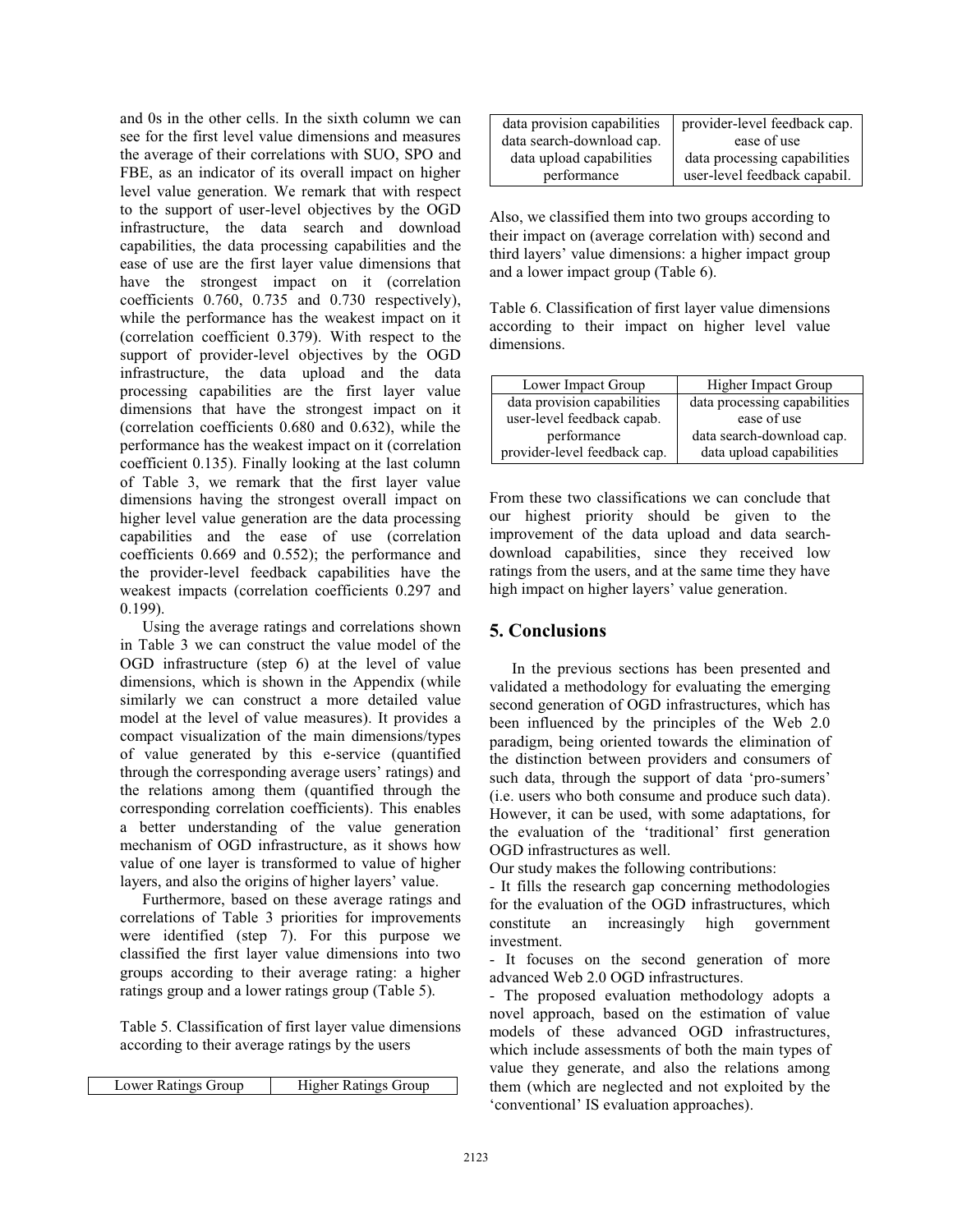- It enables not only the identification of strengths and weaknesses of an OGD infrastructure, but also a deeper understanding of the whole value generation mechanism of it.

- It also allows a rational definition of improvement priorities, which is quite important, as this is a relatively new type of IS.

- The first application of the proposed evaluation methodology for the evaluation of an advanced second generation OGD Infrastructure, lead to interesting insights into this new type of IS, especially with respect to their novel features.

In particular, it has been concluded that the data processing capabilities, a key novel feature of this new generation of OGD Infrastructures, has the strongest impact on the generation of higher level value, associated with the achievement of fundamental objectives of users, and their future behaviour. Another novel feature, the user-level feedback capabilities (concerning rating and commenting datasets that users download and use, and also reading other users' ratings and comments on datasets they are interested in), was found to have considerable impact on higher level value generation. Therefore, these novel Web 2.0 oriented capabilities (active data pro-sumers support) seem to be valuable and promising.

Further research is required concerning the application of the proposed methodology for the evaluation of the next versions of the same OGD infrastructure, and also of other advanced second generation OGD infrastructures, after appropriate adaptations. Also, further research is required towards the adaptation and application of this methodology for the evaluation of 'traditional' first generation OGD infrastructures as well, since currently they constitute a big investment for many government agencies. Furthermore, the above future research should be based on larger and more 'professional' users' groups (more experienced than the postgraduate students' group we used in the present study), taking into account all the main segments targeted by such OGD infrastructures (e.g. professional researchers in the political, economic, administrative and management sciences, developers of added-value electronic services, political analysts and journalists).

### **6. References**

[1] Ubaldi, B. (2013), "Open Government Data: Towards Empirical Analysis of Open Government Data Initiatives". OECD Working Papers on Public Governance No 22.

[2] Commission of the European Communities (2011),

"Communication from the Commission to the European Parliament, the Council, the European Economic and Social Committee and the Committee of the Regions – Open data: An engine for innovation, growth and transparent governance", COM (2011) 882 Final, Brussels.

[3] Dekkers, M., Polman, F., De Velde, R. De Vries, M. (2006), "MEPSIR – Measuring European Public Sector Information Resources: Final report of study on exploitation of public sector information – benchmarking of EU framework Conditions", Report for the European Commission, June 2006.

[4] Commission of the European Communities (2009), "Communication from the Commission to the European Parliament, the Council, the European Economic and Social Committee and the Committee of the Regions – ICT Infrastructures for e-Science", COM (2009) 108 Final, Brussels

[5] Nentwich, M (2003), "Cyberscience: Research in the Age of the Internet", Vienna, Austrian Academy of Sciences.

[6] Chan, C. (20130, "From Open Data to Open Innovation Strategies: Creating e-Services Using Open Government Data", 46<sup>th</sup> Hawaii International Conference on System Sciences.

[7] Charalabidis, Y., Ntanos, E., Lampathaki, F. (2011). An architectural framework for open governmental data for researchers and citizens. In M. Janssen, A. Macintosh, J. Scholl, E. Tambouris, M. Wimmer, H. d. Bruijn & Y. H. Tan (Eds.), Electronic government and electronic participation joint proceedings of ongoing research and projects of IFIP EGOV and ePart 2011, pp. 77-85.

[8] Zuiderwick, A., Janssen, M., Jeffery, K., (2013), 'An einfrastructure to support the provision and use of open data', International Conference for eDemocracy and Open Government 2013 (CEDEM 13), 22-24 May 2013, Krems, Austria.

[9] Solar, M., Concha, G., Meijueiro, L. (2013), 'A Model to Assess Open Government Data in Public Agencies', in H. J. Scholl et al. (Eds.) Proceedings of IFIP EGOV Conference 2012, LNCS 7443, pp. 210-221.

[10] Pazalos, K., Loukis, E., Nikolopoulos, V. (2012), 'A Structured Methodology for Assessing and Improving e-Services in Digital Cities', Telematics and Informatics Vol. 29, pp. 123-136.

[11] Loukis, E. Pazalos, K. Salagara, A. (2012), "Transforming e-services evaluation data into business analytics using value models", Electronic Commerce Research and Applications, 11(2), 129–141.

[12] Smithson, S., and Hirscheim, R. (1998), "Analysing information systems evaluation: another look at an old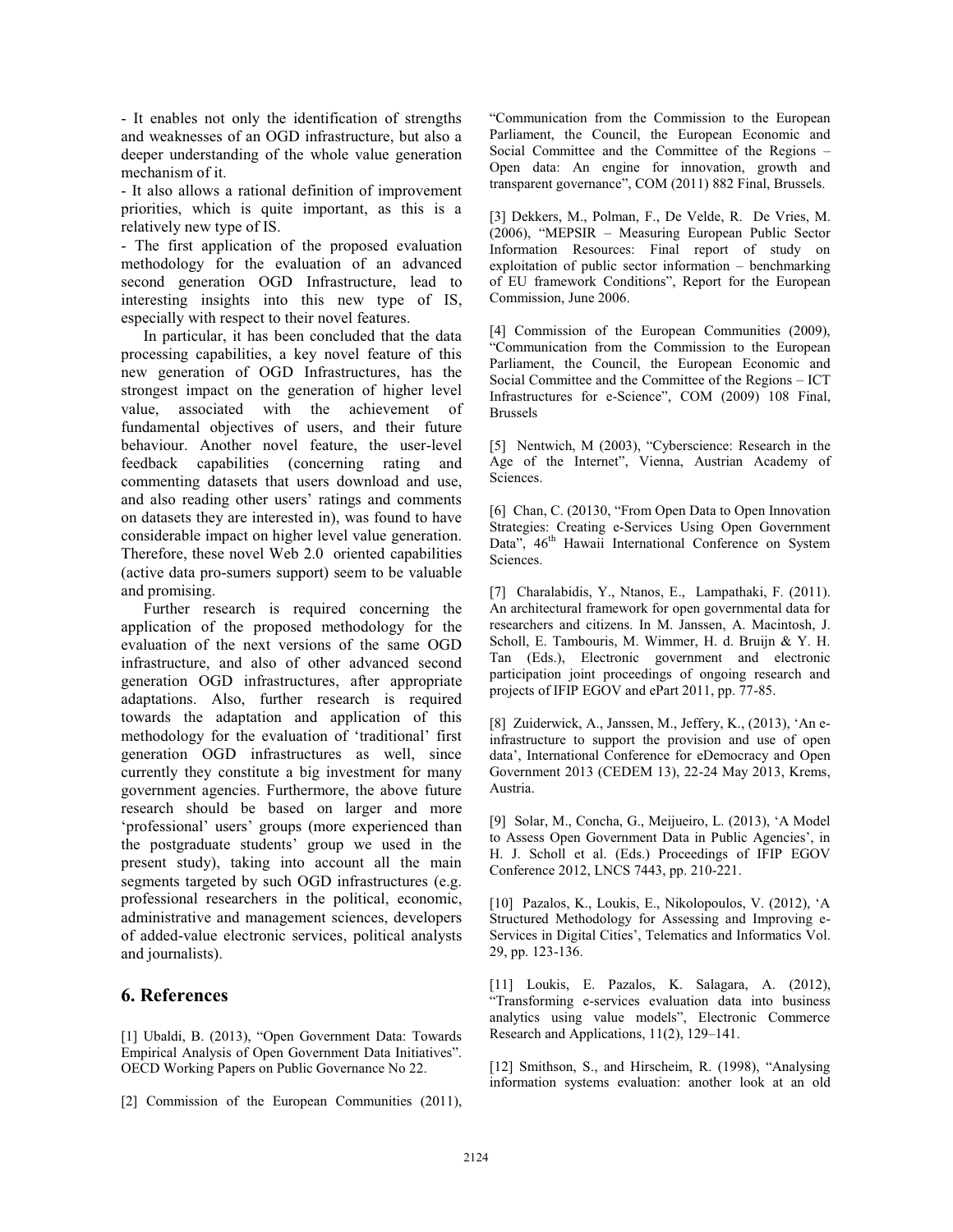problem. European Journal of Information Systems, 7, 158–174.

[13] Farbey, B., Land, F., and Targett, D. (1999), "Moving IS evaluation forward: learning themes and research issues. The Journal of Strategic Information Systems, 8(2), 189– 207.

[14] Willcocks, L., and Graeser, V. (2001), "Delivering IT and E-business Value". Butterworth–Heinemann, Boston, MA.

[15] Irani, Z. (2002), "Information systems evaluation: navigating through the problem domain". Information and Management, 40, 1, 11–24.

[16] Gunasekaran, A., Ngai, E. W. T., and McGaughey (2006), ",Information technology and systems justification: a review for research and applications". European Journal of Operational Research, 173, 957–983.

[17] Irani, Z., and Love, P., (2008), "Information systems evaluation – a crisis of understanding" In Z. Irani and P. Love (eds.), "Evaluating Information Systems – Public and Private Sector", Butterworth-Heinemann, UK.

[18] Davis, F. D. (1989). Perceived Usefulness, Perceived Ease of Use, and User Acceptance of Information Technology. MIS Quarterly, 13(3), pp. 319-339.

[19] Venkatesh, V., and Davis, F. D. (2000), "A theoretical extension of the technology acceptance model: four longitudinal field studies. Management Science, 45(2), 186–204.

[20] Venkatesh, V., Morris, M. G., Davis, G. B., and Davis, F. D. (2003) "User acceptance of information technology: toward a unified view", MIS Quarterly, 27, 3, 2003, 425– 478.

[21] Wixom, B. H., Todd, P.A. (2005), "A Theoretical Integration of User Satisfaction and Technology Acceptance", Information Systems Research, 16(1), pp. 85- 102.

[22] Schepers, J. and Wetzels, M. (2007). 'A meta-analysis of the technology acceptance model: Investigating subjective norm and moderation effects'. Information & Management, 44, pp. 90-103.

[23] DeLone, D. H., McLean, E. R. (1992), "Information Systems Success: The Quest for the Dependent Variable". Information Systems Research, 3(1), pp. 60-95.

[24] DeLone, D.H., McLean, E. R. (2003), "The DeLone and McLean model of information systems success: a tenyear update", Journal of Management Information Systems, 19, 4, , 9–30

[25] Seddon, P. B. (1997), "A respecification and extension of the DeLone and McLean model of IS success". Information Systems Research, 8(3), 240–253.

[26] Lu, J., and Zhang, G. (2003), "Cost benefit factor analysis in e-services", International Journal of Industry Service Management, 14, 5, 570–595

[27] Rowley, J. (2006), 'An analysis of the e-service literature: towards a research agenda'. Internet Research, 16, 3, 2006, 339–359.

[28] Fassnacht, M., and Koese, I. (2006), "Quality of electronic services", Journal of Service Research, 9(1), 19– 37.

[29] Sumak, B., Polancic, G., and Hericko, M. (2009), "Towards an e-service knowledge system for improving the quality and adoption of e-services", In Proceedings of the 22nd Bled 'eEnablement: Facilitating an Open, Effective and Representative Society', June 14–17, 2009, Bled, Slovenia.

[30] Saha, R., Grover, S. (2011), "Quantitative Evaluation of Website Quality Dimension for Web 2.0", International Journal of u- and e- Service, Science and Technology, 4(4), 15-36.

[31] Boudreau, M., Gefen, D. (2004), 'Validation Guidelines for IS Positivist Research', Communications of the Association for Information Systems, 13, pp. 380-427.

[32] Greene, W. H. (2011), 'Econometric Analysis - 7th edition', Prentice Hall Inc., Upper Saddle River, New Jersey.